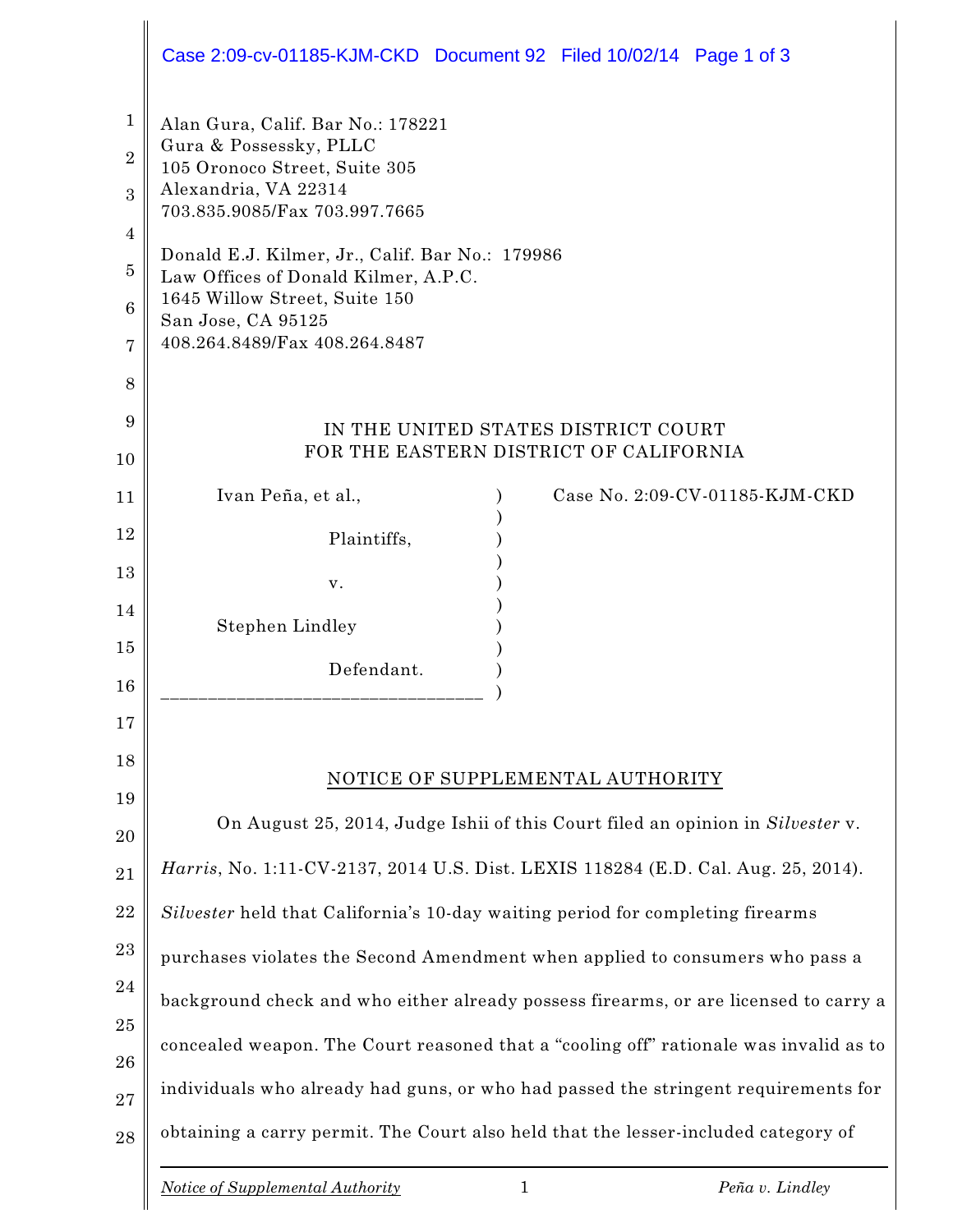## Case 2:09-cv-01185-KJM-CKD Document 92 Filed 10/02/14 Page 2 of 3

| $\mathbf{1}$    | gun owners holding a valid Certificate of Eligibility who pass a background check                                                                               |                                                          |  |  |
|-----------------|-----------------------------------------------------------------------------------------------------------------------------------------------------------------|----------------------------------------------------------|--|--|
| $\overline{2}$  | should also be free of the mandatory 10 day waiting period.                                                                                                     |                                                          |  |  |
| 3               | Notably, the state defendants argued that since the individual plaintiffs "each"                                                                                |                                                          |  |  |
| 4               | had a firearm during the relevant time period, their Second Amendment rights have                                                                               |                                                          |  |  |
| 5               | not been impaired." Silvester, 2014 U.S. Dist. LEXIS 118284 at *75 n.33. That                                                                                   |                                                          |  |  |
| $6\phantom{1}6$ |                                                                                                                                                                 |                                                          |  |  |
| 7               | argument is essentially identical to that made by Defendants before this Court, to                                                                              |                                                          |  |  |
| 8               | the effect that so long as consumers have access to one gun, their rights are                                                                                   |                                                          |  |  |
| 9               | unimpaired by the fact that the state denies them the ability to purchase other guns.                                                                           |                                                          |  |  |
| 10              | The Court rejected the argument:                                                                                                                                |                                                          |  |  |
| 11<br>12        | [T]hat [Plaintiffs] have been able to exercise their Second Amendment right                                                                                     |                                                          |  |  |
| 13              | with respect to at least one firearm does not mean that they have diminished<br>rights under the Second Amendment. The Second Amendment applies to              |                                                          |  |  |
| 14              | "arms" and its language does not limit its full protections to a single firearm.<br>Some firearms are better suited for particular lawful purposes than others. |                                                          |  |  |
| 15              | Defendant has cited no authority that suggests that the Second Amendment<br>only has application to a single firearm.                                           |                                                          |  |  |
| 16              | Id.                                                                                                                                                             |                                                          |  |  |
| 17              | Dated: October 2, 2014                                                                                                                                          | Respectfully submitted,                                  |  |  |
| 18              |                                                                                                                                                                 |                                                          |  |  |
| 19              | Donald E.J. Kilmer, Jr., Cal. Bar No. 179986<br>Law Offices of Donald Kilmer, A.P.C.                                                                            | Alan Gura, Cal. Bar No. 178221<br>Gura & Possessky, PLLC |  |  |
| 20              | 1645 Willow Street, Suite 150<br>San Jose, CA 95125                                                                                                             | 105 Oronoco Street, Suite 305<br>Alexandria, VA 22314    |  |  |
| 21              | 408.264.8489/Fax 408.264.8487                                                                                                                                   | 703.835.9085/Fax 703.997.7665                            |  |  |
| 22              | Don@DKLawOffice.com                                                                                                                                             | alan@gurapossessky.com                                   |  |  |
| 23              | /s/ Donald E.J. Kilmer, Jr.<br>Donald E.J. Kilmer, Jr.                                                                                                          | /s/ Alan Gura<br>Alan Gura                               |  |  |
| 24              |                                                                                                                                                                 |                                                          |  |  |
| 25              |                                                                                                                                                                 |                                                          |  |  |
| 26              |                                                                                                                                                                 |                                                          |  |  |
| 27              |                                                                                                                                                                 |                                                          |  |  |
| 28              |                                                                                                                                                                 |                                                          |  |  |
|                 | $\overline{2}$<br><b>Notice of Supplemental Authority</b>                                                                                                       | Peña v. Lindley                                          |  |  |